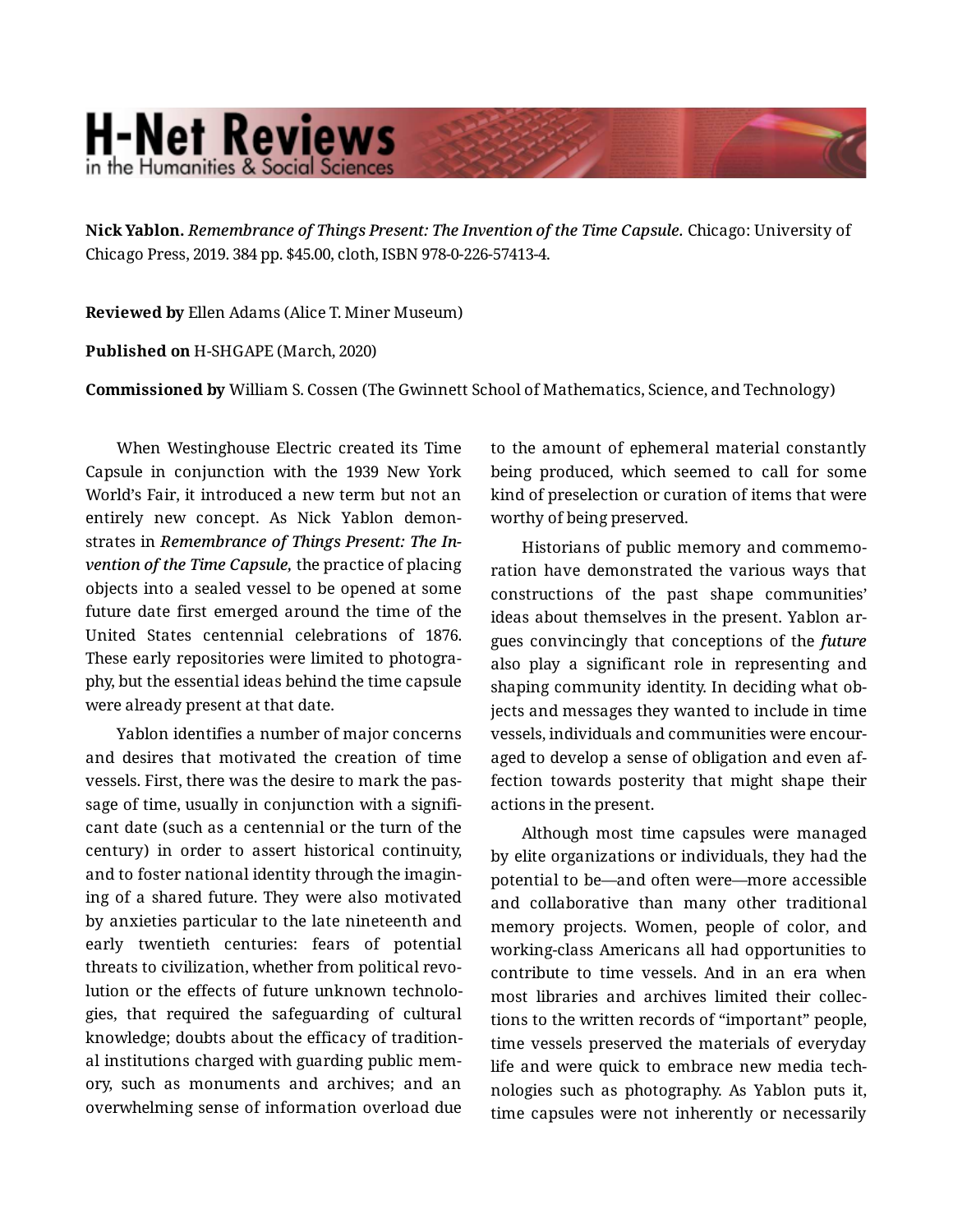intentionally politically progressive, but they could be used in progressive ways.

Yablon begins his account with two projects associated with the Philadelphia Centennial Expo‐ sition of 1876. Anna Deihm and Charles D. Mosher each assembled collections of photographic por‐ traits of politicians, literary figures, entrepreneurs, scientists (and, in Mosher's case, anyone willing to pay to have their picture included), which, follow‐ ing the exposition, would be placed in safes in secure locations—Deihm intended hers to rest in the US Capitol Building's Statuary Hall; Mosher's in Chicago's city hall—until they were opened in 1976. As Yablon notes, beneath the surface of the centen‐ nial celebrations was an undercurrent of anxiety about threats to the nation: continued sectional conflict, racial violence, political scandal, and la‐ bor unrest. Yet there was still hope that these prob‐ lems would be resolved in a more distant future, and the bicentennial came to represent a "horizon of reconciliation," a future "utopian state" in which the problems of the present day have some‐ how been resolved (p. 31). Deihm's and Mosher's bicentennial photographic vessels, in confidently assuming that there would still be a United States a hundred years hence, reaffirmed the ultimate sta‐ bility of the nation.

Three years later, dentist Henry D. Cogswell of San Francisco made his own deposit, which he called "a great Antiquarian Postoffice." Cogswell's vessel was part of a larger monument that includ‐ ed a statue of Benjamin Franklin and a water fountain (to promote the cause of temperance). Cogswell, an eccentric millionaire, intended his time vessel to memorialize his own life, career, and role in the history of San Francisco, but he also extended an invitation to San Franciscans of all ages and walks of life to contribute. Unlike Mosher's and Deihm's purely photographic collec‐ tions, Cogswell's "P.O. Box to the Future" included material objects of everyday life and a compre‐ hensive archive of local newspapers and maga‐ zines intended to assist future historians.

While the time capsule made frequent appear‐ ances in fiction during the last quarter of the nine‐ teenth century, actual vessels were scarce in the 1880s and 1890s, only to reemerge at the turn of the century. Yablon devotes two chapters to analysis of seven "centurial vessels" deposited in 1900 and 1901 by institutions (Harvard College, Mount Holyoke College, the First Congregational Church of Rockland, Massachusetts, and the Peabody In‐ stitute Library) and municipalities (Kansas City, Detroit, and Colorado Springs).

The turn-of-the-century time capsules all shared a commitment to capturing the typical and the everyday through, for example, photographs of campus buildings and journals of daily activities. They also explicitly looked ahead to 2000 or 2001 and included predictions about the future and messages addressed to descendants—both blood relatives and professional or official successors. Because contributors had the option to seal their messages unread, they often felt emboldened to criticize aspects of their institution, city, or the na‐ tion as a whole and express doubts about the in‐ evitability of unbroken progress. But when they looked ahead one hundred years, it was generally with optimism that the problems of the present would be resolved by then. Yablon identifies these messages as "utopian wishes" which should be tak‐ en seriously as expressions of hope for a future in which anything was possible. In contrast to the "closed, deterministic future of the scientific ex‐ perts, the future imagined in the time vessels was an open-ended realm of potentiality" (p. 106). Moreover, the time vessels encouraged people to look at everyday life with fresh eyes and could po‐ tentially spur action on behalf of posterity. Louis Erich, the organizer of the Colorado Springs time capsule, coined the term "posteritism" to describe this sense of duty to future generations; for Yablon the affective bond that time vessels can create with people who do not yet exist is one of the most powerful arguments in their favor as instruments of social change.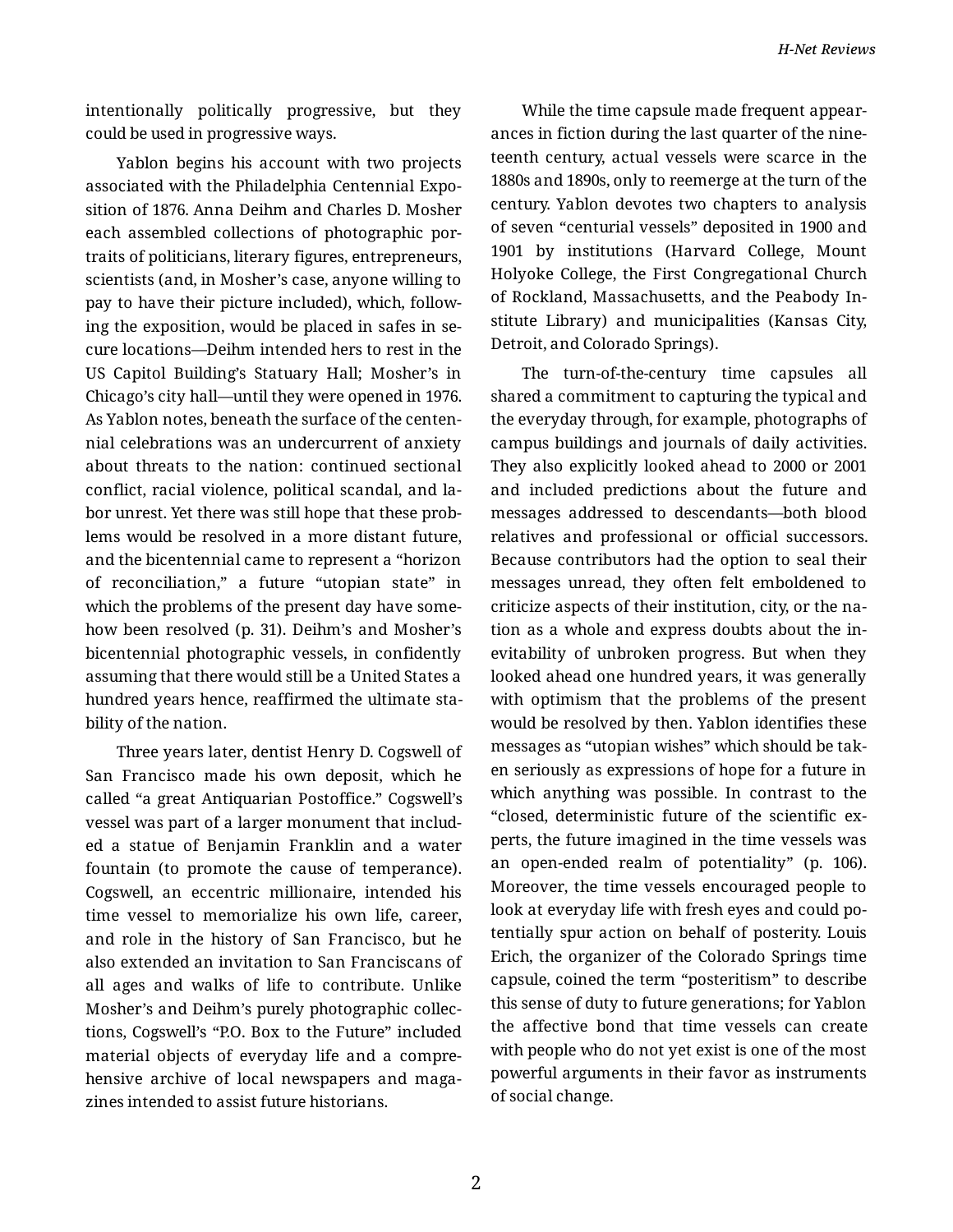Time capsules were not without their detrac‐ tors. Within the Harvard community, for example, critics argued that capsules were unnecessary be‐ cause future historians would have no shortage of documentary materials to work with; there was no way to know what material would be thought in‐ teresting or important in a hundred years. They questioned the objectivity of sources, particularly the journals that faculty and students were asked to keep, noting that deliberately setting out to cre‐ ate a historical document would inevitably shape the content of the source. But the seriousness with which many people approached their time vessel contributions, and contemplated their relation‐ ship with the future, suggests that backward-look‐ ing nostalgia was not the only or inevitable re‐ sponse to the upheavals of the present.

Yablon expands upon the idea of a time cap‐ sule in the chapter devoted to the Modern Historic Records Association (MHRA). Though it was vastly more ambitious in scope than the centennial safes or chests, aiming to "preserve in imperishable form the records of history" at the national and even international level on an ongoing basis, it was motivated by many of the same impulses. Es‐ tablished in 1911 by New York banker Alexander Konta, the MHRA's goal was to preserve the details of everyday life, "from regional dialects and folk songs to indigenous rituals" (p. 193). Perhaps more than any other organization or project with preservation goals, it embraced the new technolo‐ gies of sound recording, photography, and cine‐ matography as mediums for transmitting history (the Library of Congress, by contrast, did not have a film division until the 1940s). Film and phonogra‐ phy held the promise of (apparently) producing objective and authoritative records, and were thought to be less perishable and vulnerable to the ravages of time and the elements than paper documents. The MHRA also experimented with various methods of creating records using metal plates and stone or clay tablets.

The MHRA received criticism similar to that leveled at the centurial vessels. Observers pointed out the inherent contradictions in essentially try‐ ing to predetermine which contemporary events would someday be of historical importance. As one critic stated, all people could really do was save what they could and hope for the best: "Take your chances on having stored away the essential things. The historians of that older age will then make their own selections and draw their own conclusions" (p. 233). In its zeal to provide the fu‐ ture with a complete record, the MHRA inevitably let its own present concerns shape the contents of the archive.

Yablon concludes by looking at three interwar time capsules that illustrate the changes under‐ gone by these projects as they (like so many other aspects of American life) fell under the influence of corporate and technocratic power. William Harvey's Pyramid (1925), Duren Ward's Records to Future Ages (1928), and Thornwell Jacobs's Crypt of Civilization (1935) were not collaborative enter‐ prises but were tightly controlled by single individ‐ uals in consultation with scientific experts. Their vessels would be sealed for much longer than earli‐ er time capsules—thousands, possibly even hun‐ dreds of thousands of years—and they were moti‐ vated by the organizers' certainty of imminent civilizational collapse. Like Westinghouse's 1939 time capsule, which included many examples of its own products, these vessels emphasized new in‐ dustrial technologies and the transmission of "ob‐ jective" data to future experts, thus eliminating the affective relationship with posterity that had char‐ acterized earlier vessels. These time capsules' cre‐ ators were also wholehearted in their embrace of eugenics as "a cure-all for a range of social prob‐ lems" (p. 271).

These accounts of real time capsules are inter‐ woven with analysis of their frequent appearances in popular fiction throughout the time period of the study. Fictional accounts often involved time travel to a distant future when American civiliza‐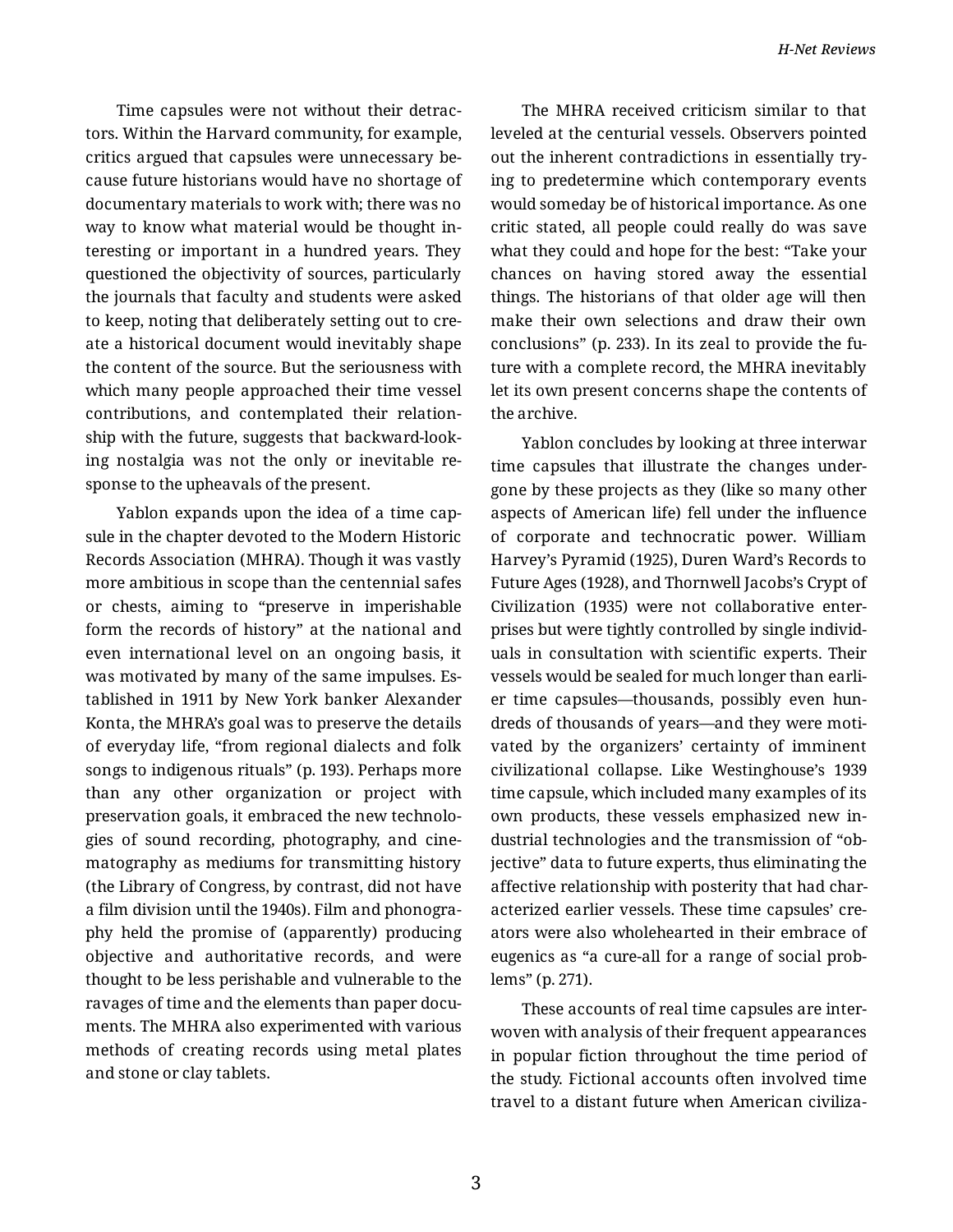tion had collapsed and the surviving population has reverted to "primitive" conditions. The contents of a time capsule, discovered by the time travelers (and which only they had the knowledge to interpret) provided the foundations for rebuild‐ ing society. In other variants of the time capsule story, a small number of texts or artifacts were all that remained in a post-apocalyptic society; be‐ cause these sources were accidental survivals, they were contextless and only partially intelligible. These types of stories, Yablon argues, "implied a need for deliberate efforts to speak to posterity, via intended sources" (p. 199).

When time capsules were opened (if they were opened at all), they generally failed to produce the kind of fanfare and transports of joy among histo‐ rians that their creators had anticipated. One Capi‐ tol staffer, present at the opening of Anna Deihm's Centennial Safe in 1976, remarked, "Mrs. Deihm did not seem to have a very good concept of what would be important and interesting a hundred years later," thus bearing out the criticisms that had been leveled at time capsules by some con‐ temporaries. Once the vessels were opened, their contents were "consigned to archival oblivion" and in many cases dispersed into the larger collec‐ tion (pp. 293-94). Historians have shown little inter‐ est in time capsule contents, and indeed Yablon is the first scholar to examine many of these materi‐ als.

As historians, it is perhaps inevitable that we think primarily about how the past shapes the present. Yablon's exploration of the time capsule is a powerful argument for paying equal attention to how historical subjects thought about the future. As he demonstrates, whether real or fictional, time capsules are "good to think with," offering a venue for explorations of the passage of time, the nature of the historical record, and our duties toward pos‐ terity.